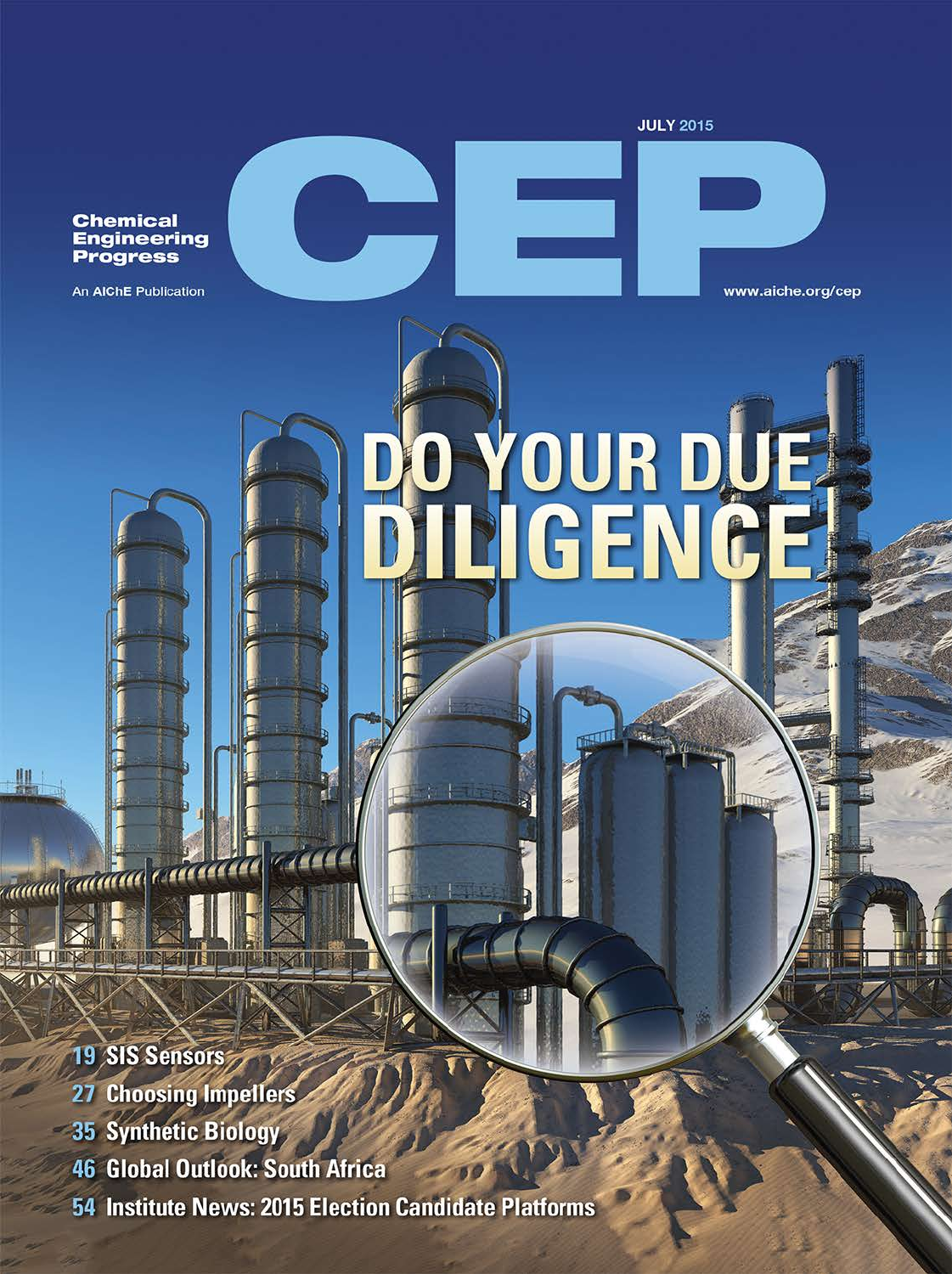Reprinted with permission from *Chemical Engineering Progress,* (*CEP*), July 2015. Copyright © 2015 American Institute of Chemical Engineers (AIChE).

# Career Catalyst

# Do Your Due Diligence

**Herbert W. Cooper** Dynalytics Corp.

Use this guidance to conduct comprehensive due diligence assessments and help ensure your acquisitions — of equipment, technologies, facilities, or companies — are operationally and technologically successful.

Companies normally conduct a due diligence assessment (DDA) before making acquisitions, from purchasing a pump or heat exchanger to taking over an entire facility or company. The purpose of the DDA is to reduce the likelihood of surprises related to equipment technical problems, production costs, legal issues, and safety. To ensure that the findings are without bias, a third-party due diligence team (DDT) typically carries out the DDA.

In the industrialized world, deliberate fraud in an acquisition project is uncommon. Disappointments are more likely to result from honest misunderstandings, excessively optimistic extrapolations, or phenomena that could not have been reasonably anticipated. A thorough and comprehensive DDA minimizes the likelihood of these unwelcome events.

This article provides guidance to DDT members and leaders on how to carry out a DDA, and it examines the roles that chemical engineers are uniquely qualified to fill as members of a DDT for chemical process industries (CPI) projects. By nature, DDAs are unique to the facility or project; therefore, this article focuses on typical design and operation matters that are based on actual DDAs. Although important, issues related to pricing, marketing, contracts, and accounting are outside the scope of this article.

#### **Due diligence goals**

A DDT's goal is to evaluate the specific situation and attempt to answer questions such as: Will the process/plant work? Is it safe? Is it scalable to higher capacities? Does it have the permits it needs?

The purpose of a DDA is not to develop a better process, which distracts from the overall goal and introduces biases. If process improvement is desired, that should be handled as a separate effort.

An effective DDA identifies significant risks and assesses the likelihood of those risks materializing. Management can use this information to decide if the acquisition should proceed without any major changes. If it concludes that changes are required, it can use the assessment data to determine what aspects of the acquisition should be improved.

A DDT must include members with diverse backgrounds and subject matter expertise. Experience in process and equipment design and plant operations is vital. Depending on the nature of the assignment, experts may be required to assess materials of construction; environmental, health, and safety systems; environmental permitting; statistical analyses; electrical power generation and distribution; instrumentation and control systems; and intellectual property issues. Additionally, members must be proficient listeners and writers, capable of producing a DDA report that has clear conclusions and recommendations.

#### **Information issues**

To help the acquirer come to fact-based conclusions, the DDT reviews confidential information from both the acquirer and the supplier. The acquirer and supplier each typically executes a nondisclosure agreement (NDA) with the DDT before providing confidential information.

A potentially serious problem with NDAs is that parties frequently ask that all documents be returned to the provider, either on demand or at the end of the assignment. If the DDT were to be implicated in a legal battle, this might leave them without the documents necessary for a successful defense.

Thus, do not accept an NDA that demands documents be returned. Instead, come to reasonable compromises with the acquirer and supplier that ensure the team is not exposed in the event of a legal battle.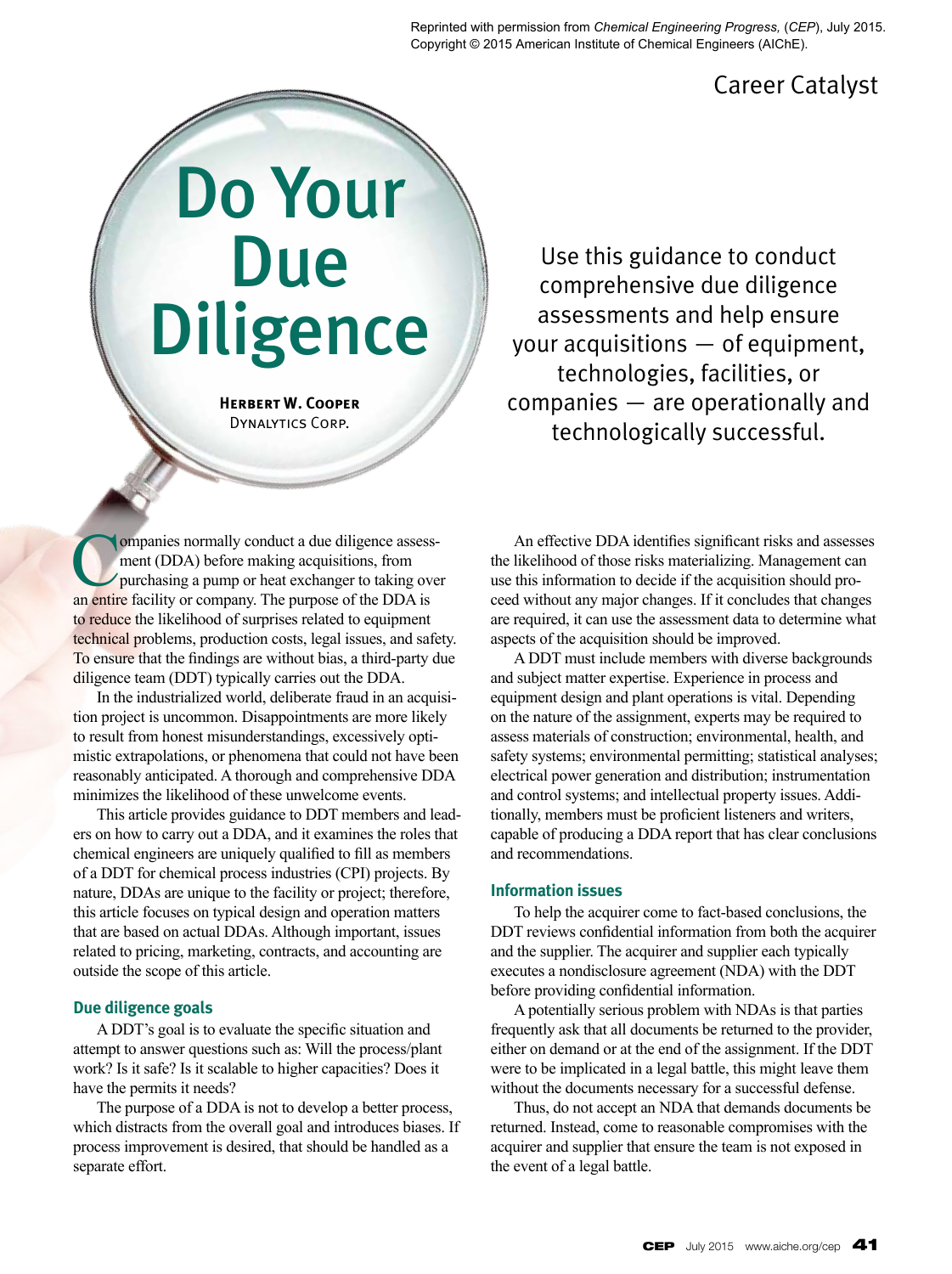# Career Catalyst

Access to information and valid data is critical. Regardless of how complete the documents you are supplied appear to be, there are almost always items that are not shown or that need to be clarified. To overcome these deficiencies, the DDT needs to be able to have honest and candid discussions with staff from both the supplier and acquirer throughout the DDA. If access to employees and information is restricted, the DDA report will likely contain qualifications that diminish its usefulness. At the beginning of the process, discuss this concern with the appropriate managers to ensure access to staff.

#### **Assessment of physical properties**

A threshold issue for a DDT is whether or not the facility in question can safely and consistently produce the quantities and quality of product the customer expects. Therefore, the assessment should start with a review of the product and feedstock requirements, including purities and production rates. Pay particular attention to physical and thermodynamic properties, the analytical methods used to measure them, and techniques used to extrapolate them to other conditions.

Many processes use raw materials with properties (*e.g.*, moisture content, impurity content, or distribution of isomers) that vary considerably. Because some properties can change during storage, the facility may need to conduct tests upon receipt of the materials and prior to using them.

To verify material quality, evaluate the test methods used to assess the raw materials, including in-house inspection procedures, assignments of responsibility, and documentation requirements. Additionally, review the technical aspects of the contract for the supply of raw materials. Does the contract contain appropriate bounds for impurities? How are samples analyzed? How are unacceptable raw materials disposed of?

Because variations in properties and compositions occur often, purchasers typically analyze small samples and then determine the probability that the concentration of an impurity would be unacceptably high in a larger batch. A normal (*i.e.,* Gaussian) distribution is typically assumed to evaluate probabilities, because it is well-known, mathematically simple, and easy to understand.

The normal distribution's application, however, is limited, because it depicts probabilities that are symmetrical around a mean value, and it indicates positive probabilities that a sample point (*e.g.*, composition) will extend from negativeinfinity to infinity. For instance, consider establishing the ambient air conditions for the design of an air-cooled heat exchanger. A normal distribution of temperature data would indicate that there is a finite probability that extreme minimum and maximum air temperatures may be encountered, for example, –500°F and 500°F, respectively. Although these probabilities would likely be extremely small, they would not be zero. Since these ambient air temperatures could never occur, a different, more-appropriate probability distribution

must be used. Similarly, a different probability distribution would be necessary for wind directions at a given location, which vary throughout the day and from season to season. The wind has a prevailing direction, but the distribution of wind directions is not symmetrical around a mean.

The sidebar on p. 43 provides examples of other distribution options.

Three major concerns related to statistical methods should be considered:

• Was the most appropriate statistical distribution used?

• Were all of the test data considered? Cherry-picking and subconscious biases that eliminate unfavorable, but valid, data can mislead results.

• Were situation-specific limits the basis for determining whether or not a data point is or is not statistically significant?

The 95% confidence level is commonly used to assess significance. However, it is often not appropriate, and may be either too restrictive or not restrictive enough. For example, a 75% confidence level might be more appropriate for calculating the amount of a low-cost acid necessary to neutralize a waste stream with a pH that can be measured and adjusted prior to discharge. On the other hand, a 99% to 99.9% confidence level would be more suitable for establishing healthand safety-related requirements, such as the quantity of toxic or flammable materials formed as byproducts in a reactor, or the sizing of a relief valve and venting system.

Although often not considered a raw material, water is vital to the operation of most plants. However, droughts and competition from agricultural users are making it increasingly more difficult to ensure reliable supplies. In assessing water availability, evaluate economic, political, and historical availability records. If water resources threaten plant reliability, identify a workaround, such as using an air-cooled heat exchanger and accepting the lower efficiency as the cost of increased plant reliability.

#### **Assessment of documentation**

Examine process flow diagrams (PFDs) to understand the chemical and physical processes used for production, packaging, separations and purifications, disposal of solid and liquid wastes, and control of emissions. Due diligence concerns include:

• the presence of recycle streams in the process that may cause unintentional buildup of impurities or dangerously reactive compounds

• large pressure changes that may lead to substantial temperature reductions that in turn could cause phase changes, plug equipment, or compromise piping and vessel materials

• use of complex heat-recovery networks that reduce process flexibility and complicate startup and shutdown

• the methods and equipment employed to remove thermal energy from exothermic reactions.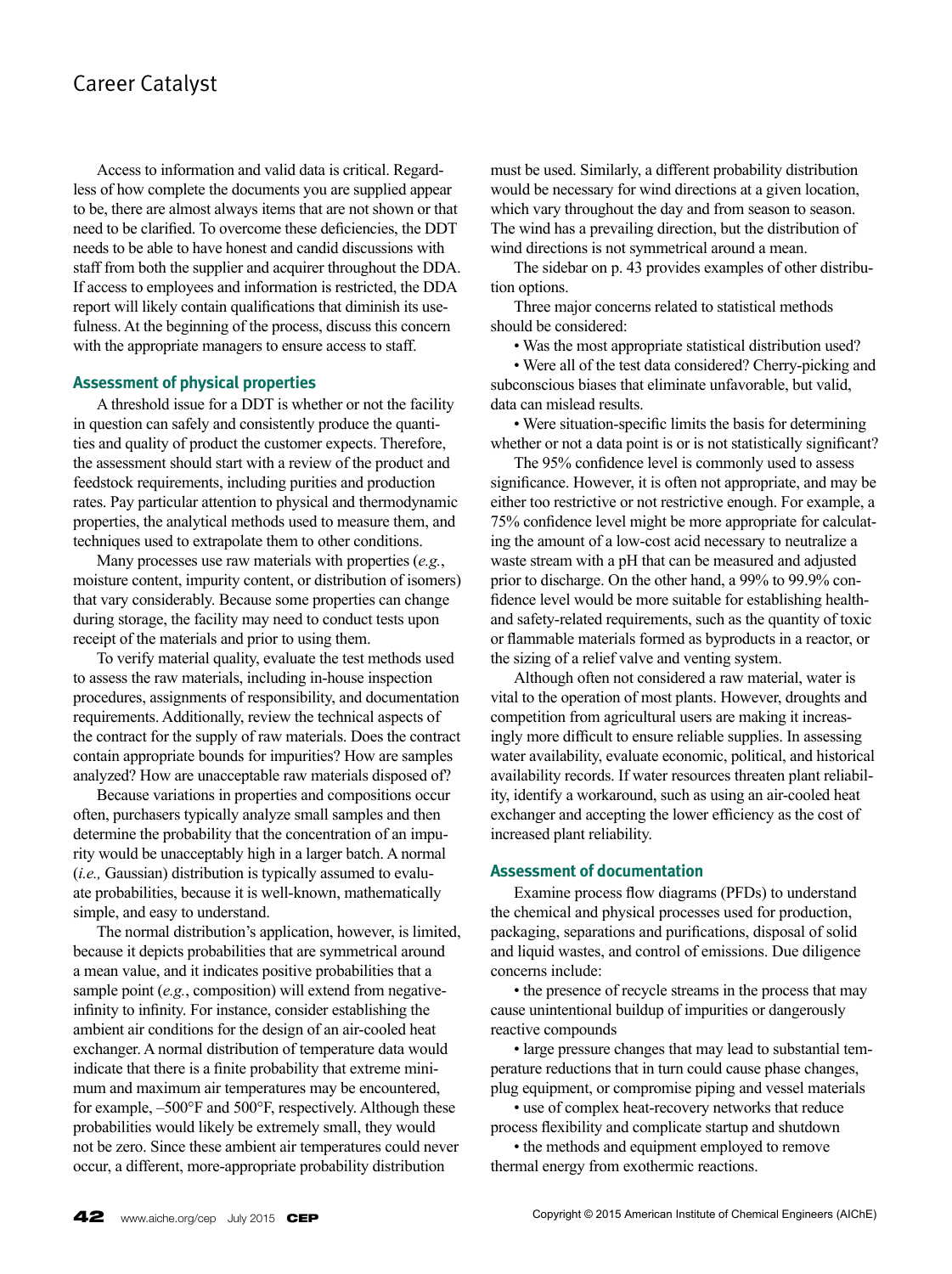Process designers typically use commercially available software to establish flowrates, compositions, temperatures, and pressures. Additionally, many companies, associations, and institutes have developed standard specification sheets (sometimes referred to as data sheets) that include all of the critical technical information necessary for the design of equipment such as heat exchangers, pumps and compressors, mixers, storage tanks, etc.

Assuming the software has been used by experienced engineers for the specific process under consideration and its limitations are understood, focus on the input and output documents and the options selected in the software. Examine the PFDs and any equipment specification sheets for consistency with all potential operating scenarios. Review information such as:

- catalyst specifications and operating conditions
- maximum working temperatures and pressures
- materials of construction and corrosion allowances
- major dimensions and critical tolerances
- provisions for taking process data measurements
- safety devices

• design codes, standards, and recommended practices used for the mechanical design of equipment

• fabrication and inspection techniques.

During a DDA, equipment often needs to be tested to determine compliance with performance requirements. Some professional institutes and associations have developed testing and data reduction procedures that are useful for this. For example, AIChE publishes procedures for testing centrifugal compressors and pumps, mixing equipment, particle-size classifiers, spray driers, and distillation columns.

For the purpose of due diligence, focus on the design information provided in the equipment data sheets and the results of tests that follow appropriate protocols. It is generally not necessary to verify every calculation.

Pay close attention to documentation and results related to emerging or quickly advancing technologies, such as high-density batteries, carbon capture and storage systems, and nanomaterials. Laboratory and pilot-plant investigations often show promising results. But because these technologies are new, there is limited experience for assessing their long-term stability and reliability. The DDT must be able to understand and evaluate the test methods and correlations used for extrapolations to plant operating conditions and over extended periods. It is also important to assess follow-up and monitoring protocols that may require revisions to initial estimates.

#### **Assessing an existing plant**

A DDT evaluating an existing facility must consider additional factors related to the physical plant and its operation, including the likelihood of critical equipment failures

that may lead to fatalities or injuries, major damage, and/or reduced production.

*P&ID review.* Characterize the likelihood of failure for each piece of equipment — including equipment and instrumentation used for normal operation, as well as for startup and shutdown — by reviewing the plant's piping and instrumentation diagrams (P&IDs). The probability and consequences of a failure can be quantified or qualified as high, medium, or low. For example, the mechanical failure of a storage tank or pressure vessel for poisonous or flammable materials is likely to be designated as a low-probability but high-consequence event.

Regardless of the probability of failure, consequences are situation-specific. In most cases, it is advisable to focus first on high-consequence events, but another option is to first

## **Look BEYOND the Normal Distribution**



• *A Poisson distribution* accounts for the number of events within a fixed time or space.

*Example:* Based on historical utility-company availability data, what is the probability that an emergency generator will need to operate 25 times in a year?

• *A binomial distribution* counts the number of successes (or failures) in a fixed number of trials.

*Example:* What is the probability that the emergency generator will successfully operate 10 times out of 25 attempts?

• *A geometric distribution* counts the number of events within a fixed time or space until a success or failure occurs.

*Example:* What is the probability that the emergency generator will successfully operate 20 times before it fails?

• *A Gumbel distribution* is appropriate for extremevalue extrapolations from sample data. It focuses on the highest or lowest values encountered in periodic trials.

*Example:* Based on historical weather data, what is the maximum ambient air temperature likely to be encounterd each week at a given site, within a 95% confidence level?

• *A Weibull distribution* is similar to the geometric distribution, but broader. It is widely used in reliability analysis because it can model various failures, including those caused by increased aging.

*Example:* What is the probability that a specific pump assembly will last for at least 50,000 hr of operation?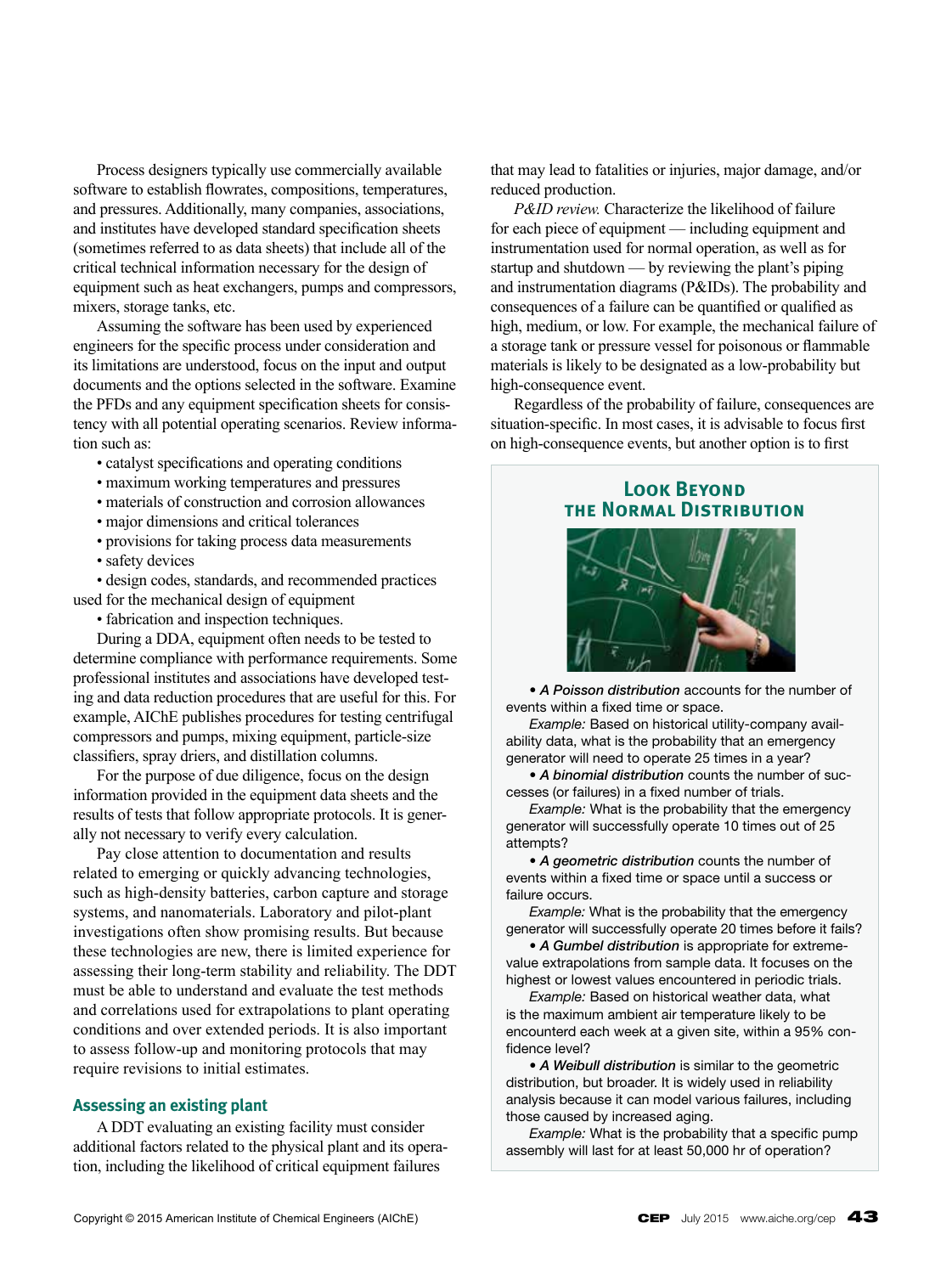# Career Catalyst

evaluate high-probability events. Both approaches are justifiable as long as the design, construction, and operation of the entire plant is evaluated.

*Time-to-failure review.* The time to failure of any component depends on its precise composition, fabrication, inspection methods and history, and environment. Physical failures, such as the rupture of a tank, and operational failures, such as an engine not starting when required, are both time-to-failure concerns. Failure times cannot be predicted with high accuracy, but realistic data on the probability that a type of equipment will fail within a specified time are available from various sources, including the International Atomic Energy Agency (IAEA), National Aeronautics and Space Administration (NASA), National Oceanic and Atmospheric Administration (NOAA), American Petroleum Institute (API), American Society of Mechanical Engineers (ASME), Electric Power Research Institute (EPRI), and AIChE.

### **Check for these Mechanical Integrity Threats**



• *Corrosion under insulation (CUI)* is a common and potentially dangerous phenomenon that can be difficult to detect. Conventional radiography, pulsed eddy current, and ultrasonic methods are used to detect CUI, but they are not very effective. Another option is to completely remove insulation, but this is also an imperfect solution that is difficult, expensive, and, in the case of asbestoscontaining insulation, hazardous.

• *Abrasion or corrosion* of piping and critical components can be detected by measuring wall thicknesses and comparing the measurements to the original design specifications or to more-recent measurements (if any are available). If there is significant wall-thickness reduction, the cause needs to be determined and addressed. That could be complicated and expensive.

• *Surface defects* may arise from long-term stresses, changes in material structure, or friction from abrasive particles in moving components. Defects can be detected by various nondestructive examination (NDE) techniques, such as liquid penetrants and eddy-current arrays.

• *Subsurface defects*, such as voids and cracks within equipment walls and internals, that are subject to cyclic temperature and pressure changes and gradients grow over time. It is costly to locate and assess subsurface defects, but it is a vital task, because such defects can cause catastrophic failures.

Publicly available data are typically suitable for use in a DDA. In-house experience should not be ignored, but there is rarely a sufficient amount of detailed information within a single company. Process licensors and equipment vendors can provide guidance, but are often reluctant to share data.

*Maintenance review.* Devote considerable effort to the assessment of maintenance practices, because they are an indication of management's long-term view. For example, a lowest-first-cost philosophy may indicate short-sightedness that often incurs future high-cost maintenance and replacements.

High-quality maintenance practices reduce the frequency and impact of equipment failures. Therefore, check for the presence of written maintenance procedures and schedule manuals for each piece of equipment, accurate inspection and maintenance records, and the use of predictive maintenance techniques (particularly for rotating equipment and equipment subject to vibrations).

Pay particular attention to the presence of corrosion under insulation (CUI), abrasion and corrosion of piping and critical components, surface defects, and subsurface defects. The sidebar provides additional information on these mechanical integrity threats.

You can draw conclusions about the condition of equipment by examining the results of mechanical integrity tests performed for or by the company. If adequate testing has not been done, maintenance and operating records can provide insight into whether tests need to be performed. Mechanical integrity tests deserve special attention because they are required by the U.S. Environmental Protection Agency's (EPA's) Spill Prevention, Control, and Countermeasure (SPCC) regulation and the U.S. Occupational Safety and Health Administration's (OSHA's) Process Safety Management of Highly Hazardous Chemicals regulation.

Since equipment failures can lead to loss of production and dangerous conditions, determine whether process streams can be effectively rerouted to alternative equipment. Is there adequate redundancy and capacity of installed spare equipment? Is an inventory of spare parts needed for routine maintenance, such as filters and fan belts, readily accessible? The extent and capacity of spare parts should be based on anticipated time-to-failure, time-to-repair, and economic impacts of plant downtime. Equipment vendors normally provide recommendations regarding spare parts.

*Electricity review.* Plant operation and safety depend on the availability of electricity. Assess the reliability of the electricity supply to the plant, including whether the uninterruptable power supplies are adequate, particularly for critical safety and shutdown instrumentation.

Additionally, the site may need to have a backup generator to meet key electricity demands (not related to safety), such as those for office and critical plant equip